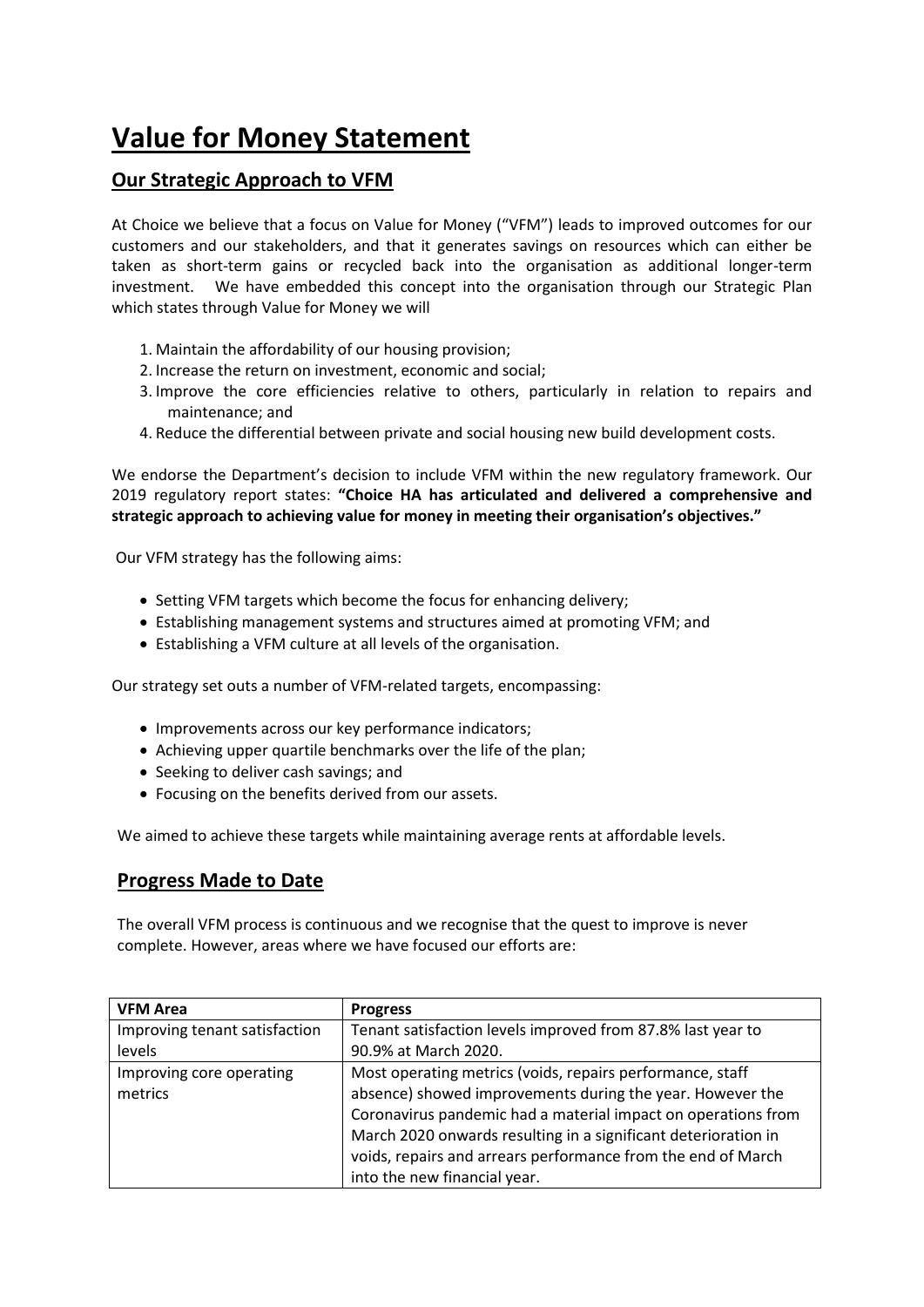| Achieving 100% compliance<br>on health and safety | We achieved 100% compliance through most of the year,<br>although the Coronavirus pandemic impacted on performance in<br>late March.                                                                                                                                          |
|---------------------------------------------------|-------------------------------------------------------------------------------------------------------------------------------------------------------------------------------------------------------------------------------------------------------------------------------|
| Enhancing our delivery on<br>new build            | We completed 332 new social units in 2019/20, as compared to<br>301 in the previous year. As a consequence of the Coronavirus<br>pandemic our social units started reduced from 399 to 118. We<br>have implemented a number of initiatives to further enhance<br>performance. |
| Improving returns from our<br>assets              | Our return on assets (at 1.90%) has improved because of<br>stronger operating surplus performance.                                                                                                                                                                            |

We have also engaged with the Sector Scorecard benchmarking exercise for the past 3 years. Our performance against key metrics is presented below:

| <b>Metric</b> |                                                       | <b>FY18</b> |          | <b>FY19</b> |         | <b>FY20</b> |         |  |
|---------------|-------------------------------------------------------|-------------|----------|-------------|---------|-------------|---------|--|
|               | 1   Operating margin (social housing lettings)        |             | 22.40%   |             | 23.64%  |             | 25.58%  |  |
|               | 2 Interest cover - EBITDA (MRI)                       |             | $-4.14%$ |             | 99.22%  |             | 112.28% |  |
|               | Units developed (as a % of units owned)               |             | 3.15%    |             | 2.92%   |             | 3.13%   |  |
| $\mathbf{4}$  | Gearing                                               |             | 23.91%   |             | 23.30%  |             | 25.27%  |  |
|               | 5 Satisfaction with the overall service provided      |             | 87.60%   |             | 87.80%  |             | 88.30%  |  |
|               | 6 Reinvestment %                                      |             | 6.59%    |             | 6.09%   |             | 7.90%   |  |
|               | 7   Investment in community activities                | £           | 34,550   | £           | 121,747 | £           | 209,000 |  |
|               | 8 Management CPU                                      | £           | 994      | f           | 859     | £           | 905     |  |
|               | 9 Service charge CPU                                  | £           | 430      | £           | 480     | £           | 431     |  |
|               | 10 Maintenance CPU                                    | £           | 1,102    | £           | 1,153   | £           | 1,120   |  |
|               | 11 Major repairs CPU                                  | £           | 1,432    | £           | 856     | £           | 970     |  |
|               | 12 Other social housing costs CPU                     | -£          | 1        | £           | 176     | £           | 130     |  |
|               | 13 Headline social housing CPU                        | £           | 3,957    | £           | 3,523   | £           | 3,556   |  |
|               | 14 Rent collected %                                   |             | 102%     |             | 99%     |             | 98%     |  |
|               | 15 Return on capital employed (ROCE)                  |             | 1.70%    |             | 1.80%   |             | 1.92%   |  |
|               | 16 Ratio of responsive repairs to planned maintenance |             | 0.48     |             | 0.48    |             | 0.41    |  |
|               | 17 Occupancy                                          |             | 98.50%   |             | 98.80%  |             | 98.40%  |  |

A number of trends are apparent from this analysis:

- We improved our operating margin through income growth and improved cost control.
- The interest cover ratio had improved because of the improved operating performance and despite the fact that we have actually increased major repairs spend in the year.
- Units developed has been maintained at levels consistent with previous years, although we have plans in place to improve output.
- Gearing increased as we completed the drawdown of our low-cost EIB finance.
- Tenant satisfaction has improved to 88.3%.
- We have increased our investment in community initiatives through additional resources devoted to financial inclusion and the TBUC programme.
- Overall we have been able to maintain unit costs at a similar level to last year, and well below the FY18 numbers.
- Our ROCE metric has improved because of improved operating surplus.
- Rent collected and occupancy metrics have deteriorated slightly and this reflects challenges in March arising from the Coronavirus pandemic.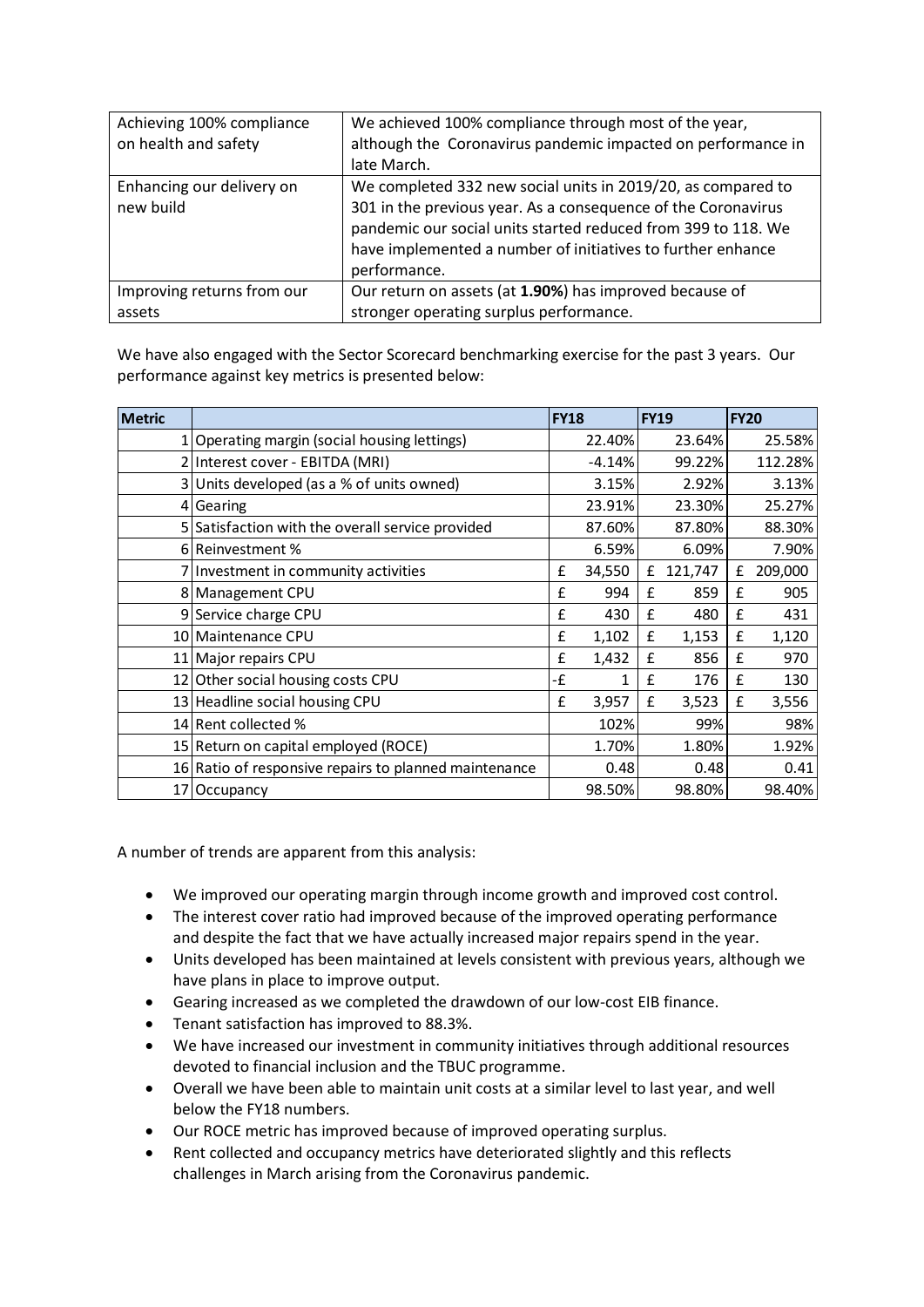• The ratio of responsive to planned maintenance indicates that we are spending proportionately more on planned works.

The sector scorecard system has enabled us to compare these results with local and national peers and we use this date to inform our strategic planning.

In delivering these improvements we have taken forward a number of key initiatives

- 1. Our VFM strategy steering group has overseen the completion of work across the business.
- 2. Choice Services as our in-house maintenance contractor diversified into the Republic of Ireland and generated a gift aid payment to the parent association of £200k.
- 3. Maple & May, our PRS brand grew turnover by 97% and generated a profit of £537k.
- 4. We continue to operate our new rent policy which will improve fairness, affordability, sustainability and transparency in our rents. We applied a below-inflation rent increase in April 2019 and April 2020.
- 5. We completed the draw down of low cost development funding (£150m) from the European Investment Bank and locked in historically low interest rates. This will enable us to deliver more social homes in the future.
- 6. We participated in the Sector Scorecard benchmarking.
- 7. We have improved the efficiency and effectiveness of our procurement function.
- 8. We retendered our MTC maintenance contract for the west of Northern Ireland and achieved good value for money.
- 9. We tendered our electricity supply and achieved good value for money.
- 10. To improve our Site Acquisition we have established a dedicated team to identify and acquire sites, build relationships with agents and developers etc. and speed up the site feasibility process;
- 11. We have seen a significant increase in Competitive Design &Build delivery following a fundamental review of the process that lead to a streamlining of the procurement process;
- 12. We have commenced use of the NEC3 Engineering and Construction Contract (ECC) which provides more fit for purpose contracting arrangements with our contracting partners;
- 13. We have commenced using CEMAR (Contract Event Management and Reporting) which has improved and fully electronic contract management practices including instant and simultaneous notification to Choice of any contract event i.e. compensation event or early warning;
- 14. To improve how we project manage we have an accredited NEC3 Project Manager policy which means that all the Choice ECC projects moving forward will have a NEC3 Accredited Project Manager appointment to control the contract administration;
- 15. We have introduced an in-house accredited NEC3 Project Manager training consequently Choice has now run and received the official NEC3 Project Manager Accreditation for four of its development staff, demonstrating its commitment to upskilling its staff.
- 16. We improved value for money in respect of the use of consultants for our Assets projects.
- 17. We have employed tenant inspectors for major stock refurbishment projects.
- 18. We commenced a major project to use technology to improve management of anti-social behaviour.
- 19. We exceeded our target for achieving potential income from our solar PV portfolio.

#### **Social impact**

VFM is also about enhancing the social impact we deliver. We define Social Impact as the contribution we have on society (whether through improved housing or non-housing activities) and in this sense we focus on the impacts of housing on people's wellbeing or welfare.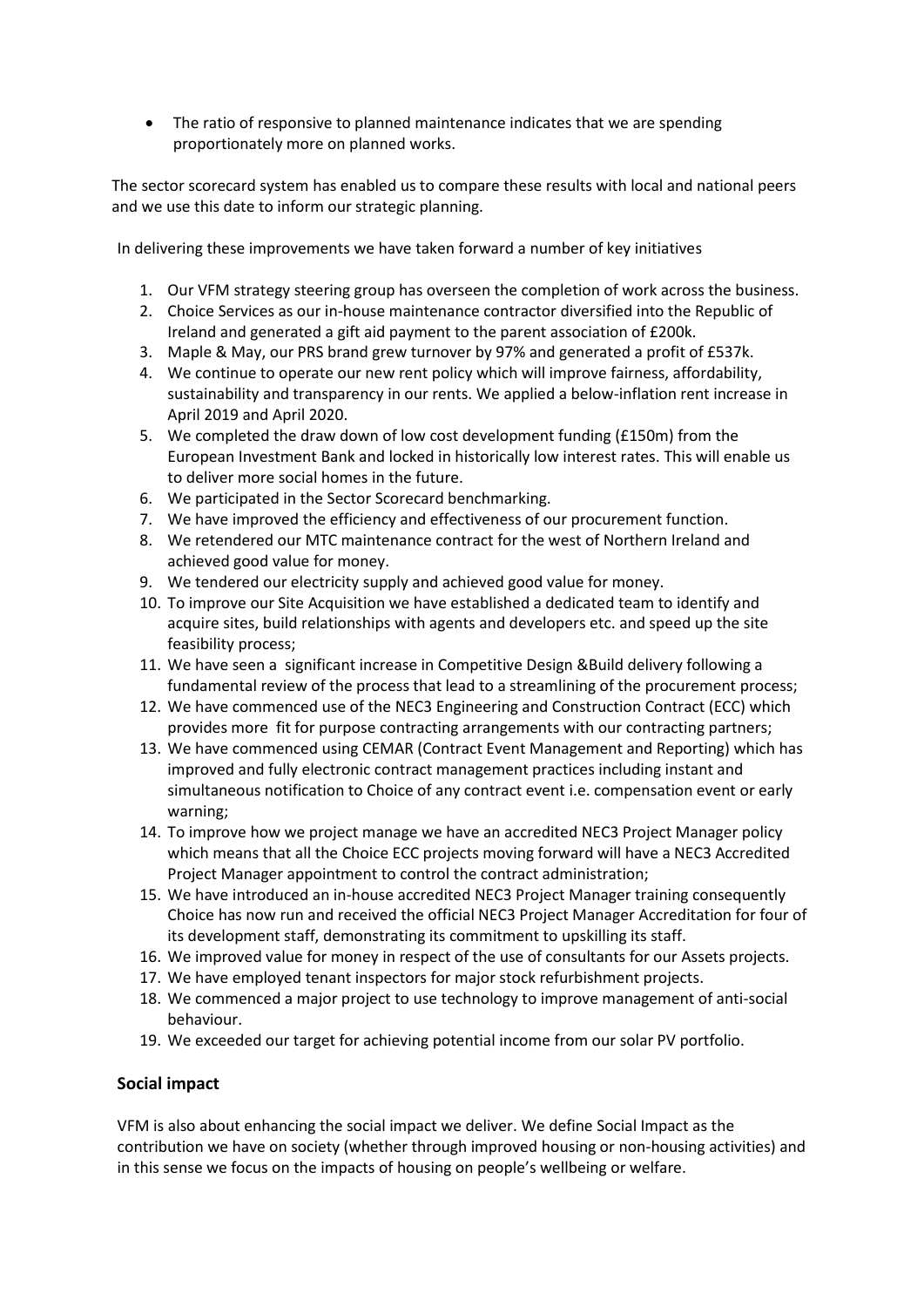During the 2019/2020 financial year:

- 1. We have invested over £100,000 in community enhancement initiatives including the WorkChoice programme to provide employment opportunities to tenants.
- 2. We implemented the Choice Savings Scheme in partnership with local Credit Unions and we have plans to extend the scheme to those who have dormant accounts in a bid to get our tenants using them again.
- 3. We implemented enhanced tenant engagement through online/digital platforms including provision of support to tenants with Universal Credit applications. Phase 1 of the Tenant Portal has gone live and this will be further developed in 2020/21.
- 4. We enhanced our debt advice service for tenants. In preparation for benefit services moving to digital, Choice has ramped up its frontline staff with digital devices in order to assist tenants with digital exclusion issues and helping them to access their accounts.
- 5. Our financial inclusion department have assisted many tenants in accessing their Universal Credit claims thus avoiding closure due to digital exclusions.
- 6. The financial inclusion department are actively aware of free digital training courses that have been provided and that are available for the benefit of our tenants.
- 7. We continue to implement community investment strategies and measure success with social value metrics.
- 8. We have reduced the time to close-off Anti-Social Behaviour cases with appropriate case tracking.
- 9. Working with HACT we have developed a methodology for quantifying the social value we generate, and we plan to roll this out during 2020/21.

## **Delivery of The Strategy 2019-2021**

As stated previously in the Report, the Choice Strategy to 2021 includes VFM as one of its four strategic goals. This is expressed as follows:

- 1. Maintain the affordability of our housing provision;
- 2. Increase the return on investment, economic and social;
- 3. Improve the core efficiencies relative to others, particularly in relation to repairs and maintenance; and
- 4. Reduce the differential between private and social housing new build development costs.

To support the delivery of these objectives a Project Board was established. A task list was produced. As at the end of March 88% of the tasks had been completed. Of those tasks not completed work is nearing completion on areas such as the introduction of a business case approach to Expenditure and Investment decisions; a procurement strategy and our approach to contract management. It had been intended to complete these tasks during Q1 of 2020/21 however owing to the impact of Covid 19 on working practices these will be delayed. A project plan is being prepared for 2020/2021 to complete the outstanding tasks from the past year and new tasks which have emerged.

#### **Conclusions**

We re-confirm the importance of VFM to Choice, and believe we have made good progress this year.